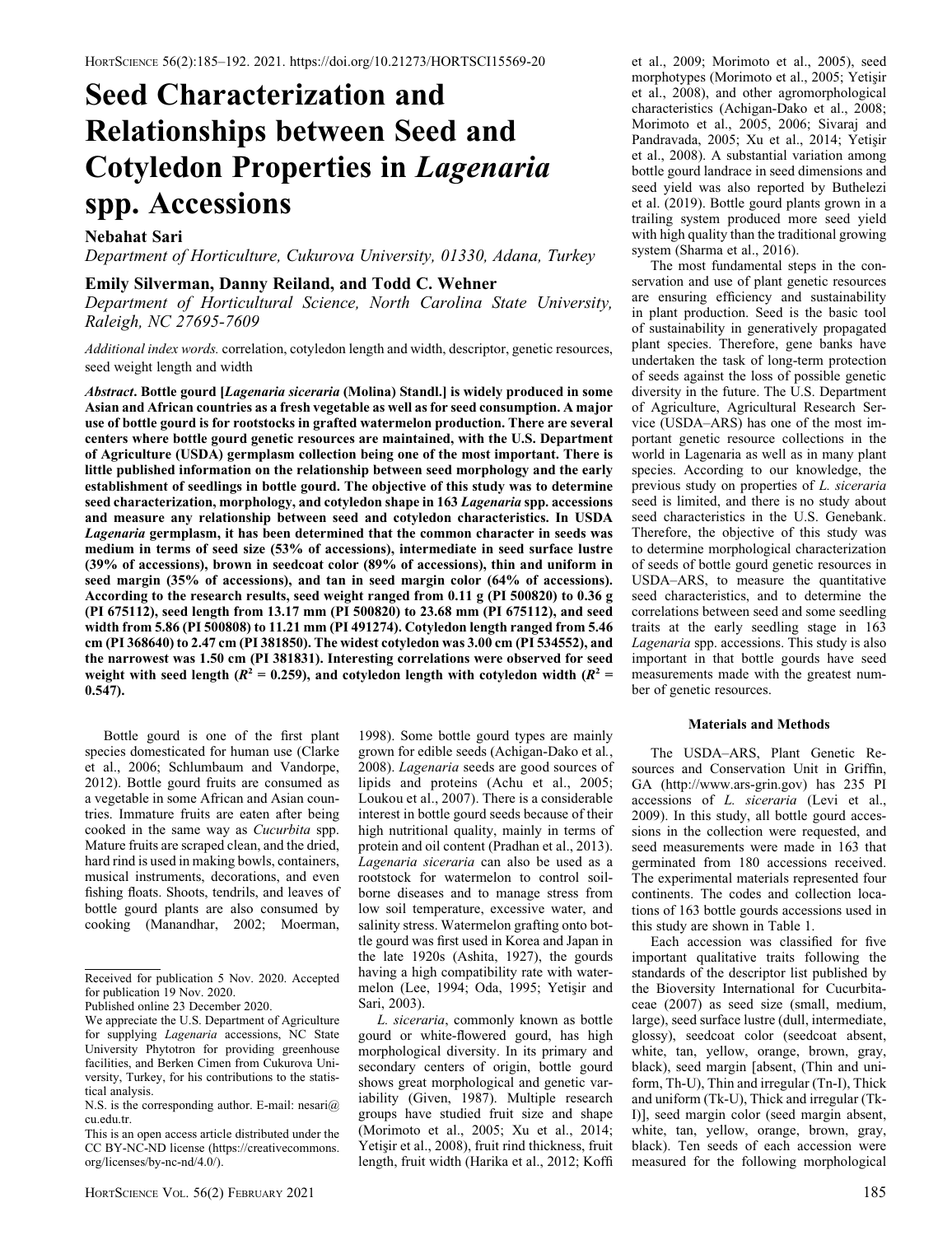|                 |                                   |                              |           | Seed surface   | Seed         | Seed                | Seed         | Seed   | Seed length          | Seed width           | Cotyledon        | width (cm)<br>Cotyledon |
|-----------------|-----------------------------------|------------------------------|-----------|----------------|--------------|---------------------|--------------|--------|----------------------|----------------------|------------------|-------------------------|
| Acces. code     | Accession ID                      | Origin                       | Seed size | lustre         | coat color   | margin <sup>2</sup> | margin color | wt (g) | $(\text{mm})$        | (mm)                 | length (cm)      |                         |
|                 | Grif 970                          | China, Beijing Shi           | Small     | Intermediate   | Tan          | Tk-U                | Tan          | 0.12   | 13.64                | 6.04                 | 4.25             | 2.47                    |
|                 | Grif 15945                        | United States, IA            | Large     | Glossy         | Brown        | U-41                | Brown        | 0.21   | 16.20                | 6.93                 | 4.77             | 2.53                    |
| 4               | PI 170463                         | Turkey                       | Large     | Glossy         | Brown        | $U$ -n              | Brown        | 0.19   | 16.39                | 7.30                 | 4.67             | 2.65                    |
|                 | PI 181913                         | Syria                        | Large     | Glossy         | Brown        | L-YL                | Brown        | 0.22   | 8.41                 | 7.31                 | 4.98             | 2.58                    |
| 6               | PI 194994                         | Ethiopia                     | Large     | Intermediate   | Brown        | <b>Ik-I</b>         | Brown        | 0.18   | 15.90                | 7.16                 | 4.23             | 2.44                    |
|                 | PI 195321                         | Guatemala                    | Large     | Intermediate   | Brown        | $L_{n-1}$           | $\Gamma$ an  | 0.20   | 16.88                | 7.81                 | 4.93             | 2.62                    |
| ${}^{\infty}$   | PI 269505                         | Pakistan                     | Medium    | $\overline{a}$ | Brown        | <b>IK-U</b>         | Brown        | 0.17   | 14.37                | 7.30                 | 3.65             | 2.05                    |
| $\sigma$        | PI 269506                         | Pakistan                     | Large     | Glossy         | Brown        | L7-11               | $\Gamma$ an  | 0.17   | 5.78                 | 6.44                 |                  |                         |
|                 | PI 270456                         | Mexico, Ciudad               | Large     | Intermediate   | Brown        | <b>IkI</b>          | Brown        | 0.20   | 6.73                 | 7.30                 | $3.37$<br>4.70   | $1.87$<br>2.25          |
|                 |                                   | de México                    |           |                |              |                     |              |        |                      |                      |                  |                         |
|                 | PI 271356                         | India                        | Large     | $\overline{a}$ | $\Gamma$ an  | $I_{n-1}$           | Brown        | 0.14   | 17.81                | 7.99                 | 3.70             | 2.00                    |
|                 | 271360<br>$\overline{E}$          | India                        | Large     | 킁              | $\Gamma$ an  | E                   | $\lim$       | 0.19   | 6.86                 |                      | 4.27             | 2.49                    |
| $\tilde{=}$     | PI 287533                         | taly                         | Medium    | Intermediate   | Brown        | U-a1                | Brown        | 0.17   | 14.98                | 7.50<br>7.27         | 4.10             | 2.45                    |
|                 | PI 287534                         | taly                         | Large     | Intermediate   | Brown        | LY-1                | Brown        | 0.14   | 16.12                | 6.76                 | 3.83             | 1.93                    |
| $\frac{8}{2}$   | PI 288497                         | India                        | Large     | Intermediate   | Brown        | LY-11               | Brown        | 0.15   | 15.82                | 7.48                 | 4.30             | 2.50                    |
| $\overline{c}$  | 288499<br>$\overline{\mathbf{r}}$ | India                        | Large     | Intermediate   | Brown        | LY-1                | Brown        | 0.16   | 14.80                | 7.27                 | 3.40             | 2.20                    |
| $\overline{21}$ | 288500<br>$\overline{E}$          | India                        | Medium    | ntermediate    | Brown        | <b>LY-11</b>        | Brown        | 0.19   | 15.18                | 7.77                 | 2.65             | 2.21                    |
| 24              | PI 358045                         | Former Serbia and Montenegro | Large     | Glossy         | Brown        | $L_{n-1}$           | $\Gamma$ an  | 0.19   | 16.87                | 6.98                 | 3.48             |                         |
| 25              | 358046<br>$\overline{E}$          | Former Serbia and Montenegro | Large     | ntermediate    | Brown        | LYI                 | Brown        | 0.16   | 16.40                | 6.80                 | 4.57             | 1.95                    |
| 26              | 358048<br>$\overline{E}$          | Former Serbia and Montenegro | Large     | $\overline{a}$ | Brown        | $In-U$              | Brown        | 0.21   | 16.46                | 7.73                 | 4.75             |                         |
|                 | 358049<br>$\overline{p}$          | Former Serbia and Montenegro | Medium    | Intermediate   | Brown        | $Ln-U$              | Brown        | 0.15   | 16.00                | 7.04                 | 4.88             | 2.75                    |
| 28              | 358050<br>$\overline{E}$          | Former Serbia and Montenegro | Large     | Glossy         | Brown        | $L_{n}$             | $\lim$       | 0.20   | 16.30                | 8.61                 | 5.22             | 2.78                    |
| 29              | PI 358051                         | Former Serbia and Montenegro | Large     | Intermediate   | Brown        | $\Gamma_{n-U}$      | Гan          | 0.20   | 17.24                | 8.73                 | 5.03             | 2.61                    |
| 30              | PI 358052                         | Former Serbia and Montenegro | Large     | Glossy         | Brown        | LY-1                | Can          | 0.21   | 18.34                |                      | 4.20             | 2.30                    |
| $\overline{31}$ | 358053<br>$\overline{\mathbb{E}}$ | Former Serbia and Montenegro | Medium    | ntermediate    | Brown        | E                   | Brown        | 0.18   | 4.89                 | 7.58                 | 5.20             | 2.63                    |
| 32              | 358059<br>$\overline{P}$          | Former Serbia and Montenegro | Large     | Intermediate   | Brown        | $In-I$              | Tan          | 0.17   | 18.01                | 8.08                 | 4.59             | 2.53                    |
| 33              | PI 368635                         | Former Serbia and Montenegro | Medium    | ntermediate    | Brown        | <b>In-I</b>         | Brown        | 0.17   | 6.27                 | 7.04                 | 4.20             | 2.42                    |
| 34              | PI 368638                         | Former Serbia and Montenegro | Small     | ntermediate    | $\Gamma$ an  | $L_{n-1}$           | $\lim$       | 0.11   | 14.77                | 6.96                 | 4.22             | 2.32                    |
|                 | 368639<br>$\overline{\mathbf{r}}$ | Former Serbia and Montenegro | Large     | $\overline{a}$ | $\Gamma$ an  | $U$ -n <sup>1</sup> | $\Gamma$ an  | 0.12   | 16.40                | 6.39                 | 3.99             | 2.20                    |
| 36              | 368640<br>$\overline{E}$          | Former Serbia and Montenegro | Large     | ntermediate    | Brown        | $In-1$              | Brown        | 0.18   |                      | 7.09                 | 5.46             | 2.70                    |
| 57              | PI 370474                         | Former Serbia and Montenegro | Large     | Dull           | Brown        | <b>Tk-I</b>         | Brown        | 0.17   | 17.38                | 6.99                 | 4.73             | 2.67                    |
| 38              | PI 381822                         | ndia, Rajasthan              | Large     | Glossy         | Brown        | <b>LY-11</b>        | $\Gamma$ an  | 0.19   | 16.41                | 6.72                 | 4.20             | 2.39                    |
| 39              | PI 381823                         | ndia, Rajasthan              | Large     | Glossy         | Brown        | <b>TK-U</b>         | <b>Can</b>   | 0.20   | 5.97                 | 7.37                 | $4.38$<br>$3.50$ | 2.50                    |
| $\frac{1}{4}$   | PI 381825                         | ndia, Rajasthan              | Large     | Glossy         | Brown        | Ľ                   | <b>Can</b>   | 0.19   | 5.87                 | 7.09                 |                  | 2.02                    |
| $\frac{1}{4}$   | PI 381826                         | ndia, Rajasthan              | Medium    | ntermediate    | Brown        | <b>Ik-I</b>         | Can          | 0.18   | 14.96                | 7.10                 |                  | 1.87                    |
| 42              | PI 381827                         | India, Rajasthan             | Medium    | Dull           | Brown        | <b>Tk-I</b>         | Brown        | 0.14   | 13.99                | 6.82                 | 4.17             | 2.59                    |
| 43              | PI 381828                         | ndia, Rajasthan              | Medium    | Intermediate   | Brown        | L-YL                | Ean          | 0.17   | 14.61                | 7.28                 | 4.32             | 2.50                    |
| $\frac{4}{3}$   | PI 381829                         | Rajasthan<br>India,          | Medium    | Intermediate   | Brown        | rk-U                | Brown        | 0.20   | 16.62                | 6.82                 | 3.97             | 2.10                    |
| 45              | PI 381830                         | Rajasthan<br>India,          | Medium    | Glossy         | Brown        | <b>Ik-I</b>         | Brown        | 0.16   | 15.28                | 6.37                 | 3.69             | 2.17                    |
| 46              | PI 381831                         | ndia, Rajasthan              | Medium    | Glossy         | Brown        | <b>IK-U</b>         | $\Gamma$ an  | 0.19   | 5.07                 | 7.21                 |                  | 1.50                    |
| 47              | PI 381832                         | India, Rajasthan             | Large     | Intermediate   | Brown        | <b>LYLI</b>         | $\Gamma$ an  | 0.22   | $\frac{17.13}{5.61}$ | 7.37<br>7.37<br>7.28 | 3.60             | 2.08                    |
| 48              | 381834<br>$\overline{E}$          | Rajasthan<br>India, I        | Large     | ntermediate    | $\mathbb{E}$ | L-SD                | [an          | 0.19   |                      |                      | 4.19             | 2.64                    |
| $\overline{49}$ | PI 381835                         | Rajasthan<br>India,          | Large     | Glossy         | Brown        | <b>IK-U</b>         | Brown        | 0.19   | 5.93                 |                      | 3.71             | 2.34                    |
| 50              | PI 381836                         | ndia, Rajasthan              | Large     | Intermediate   | Brown        | <b>LY-11</b>        | Tan          | 0.23   | 16.30                | 7.39<br>6.96         | 4.12             | 2.26                    |
| $\overline{5}$  | PI 381837                         | ndia, Rajasthan              | Medium    | Glossy         | Brown        | LY-11               | Brown        | 0.18   | 16.09                |                      | 4.40             | 2.33                    |
| 52              | 381838<br>$\overline{E}$          | ndia, Rajasthan              | Medium    | Glossy         | Brown        | L7-YL               | <b>Can</b>   | 0.23   | 7.06                 | 7.48                 | 3.66             | 2.08                    |
|                 | PI 381839                         | Rajasthan<br>India, I        | Medium    | Glossy         | Brown        | LY-11               | Gray         | 0.20   | 5.67                 | 7.43                 | 3.97             | 2.39                    |
| 54              | PI 381840                         | ndia, Rajasthan              | Medium    | Glossy         | Brown        | <b>LY-11</b>        | Brown        | 0.18   | 5.23                 | 6.87                 | $4.33$<br>$3.70$ | 2.50                    |
| 55              | PI 381842                         | ndia, Rajasthan              | Medium    | 司              | Brown        | <b>Tk-I</b>         | Brown        | 0.19   | 5.00                 | 7.54                 |                  | 2.35                    |
| 56              | PI 381843                         | ndia, Rajasthan              | Medium    | Glossy         | Brown        | ry<br>S             | Brown        | 0.23   | $\frac{16.68}{5.59}$ | 7.56                 | 3.70             | 2.60                    |
| 57              | PI 381844                         | India, Rajasthan             | Medium    | Glossy         | Brown        | U-tu                | Tan          | 0.19   |                      |                      | 4.13             | 2.60                    |

Table 1. Seed characterization, seed and cotyledon measurements for 163 Lagenaria accessions. Table 1. Seed characterization, seed and cotyledon measurements for 163 Lagenaria accessions.

(Continued on next page)

(Continued on next page)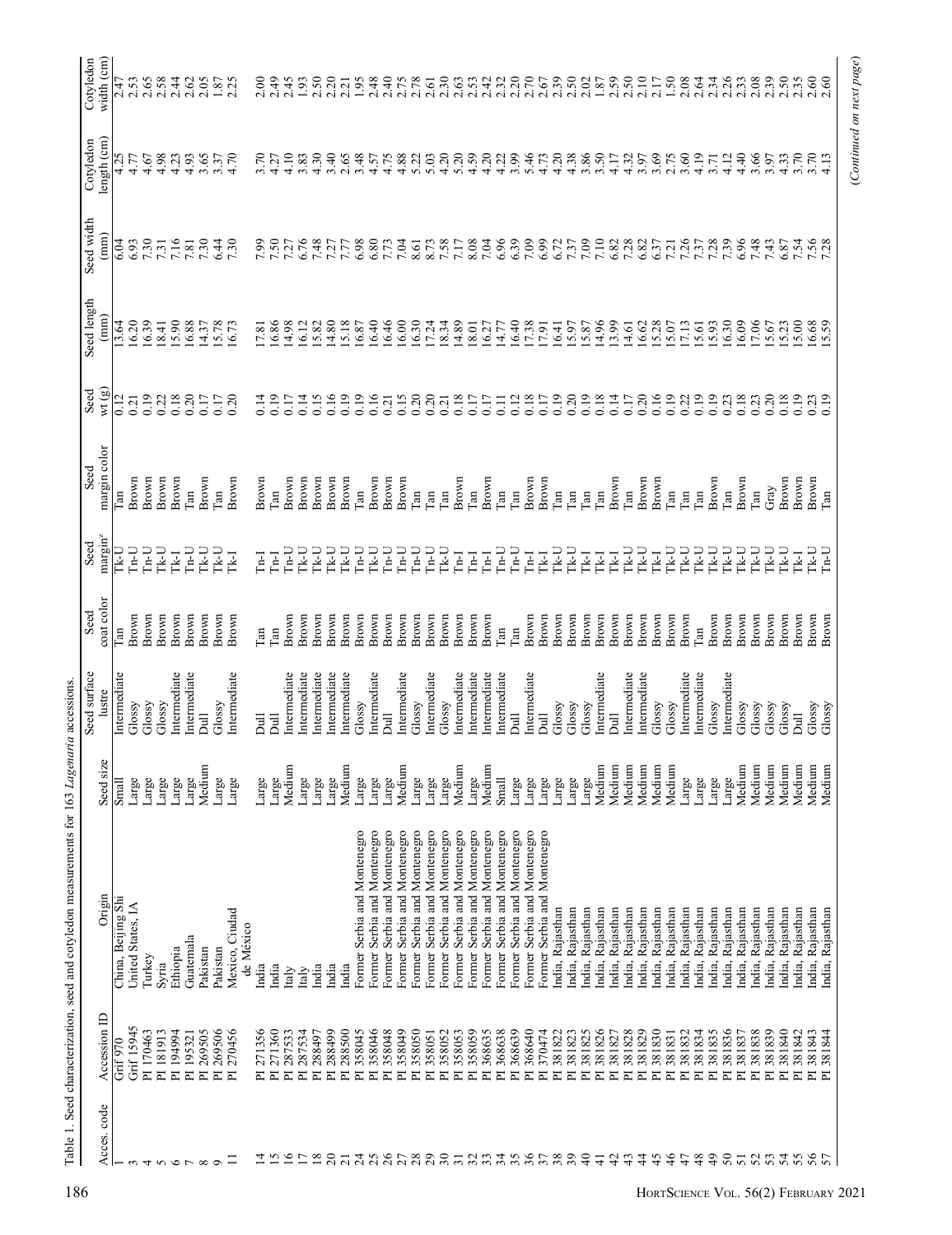|                 |                                                  |                      |                              | Seed surface                | Seed           | Seed                                 | Seed                    | Seed             | Seed length   | Seed width                 | Cotyledon                  | Cotyledon        |
|-----------------|--------------------------------------------------|----------------------|------------------------------|-----------------------------|----------------|--------------------------------------|-------------------------|------------------|---------------|----------------------------|----------------------------|------------------|
| Acces.code      | Accession ID                                     | Origin               | $\mathbf \omega$<br>Seed siz | lustre                      | coat color     | margm <sup>z</sup>                   | margin color            | wt (g)           | $(\text{mm})$ | $(\text{mm})$              | length (cm)                | width (cm)       |
| 58              | PI 381845                                        | India, Rajasthan     | Medium                       | Intermediate                | Brown          | $_{\rm InU}$                         | l'an                    | 0.18             | 15.88         | 6.84                       | 2.62                       | 1.83             |
| 59              | PI 381846                                        | India, Rajasthan     | Medium                       | ntermediate                 | Brown          | コマロ                                  | Гan                     | 0.20             | 5.81          | 7.09                       | 2.60                       |                  |
| 8               | PI 381847                                        | India, Rajasthan     | Medium                       | Intermediate                | Brown          | L-YL                                 | $\Gamma$ an             | 0.21             | 6.48          | 7.51                       | 3.50                       | 98               |
| 5               | PI 381848                                        | ndia, Rajasthan      | Medium                       | ntermediate                 | Гan            | <b>Tk-I</b>                          | Гan                     | 0.20             | 15.91         |                            | 2.93                       | .68              |
| $\mathcal{S}$   | 381849<br>匸                                      | India, Rajasthan     | Large                        | $\overline{a}$              | <b>Tan</b>     | <b>Tk-I</b>                          | Brown                   | 0.19             | 6.83          | $0.66$<br>$0.75$<br>$0.75$ | 3.43                       | 2.15             |
| 63              | 381850<br>匸                                      | India, Rajasthan     | Medium                       | Glossy                      | Brown          | L-YL                                 | Tan                     | 0.20             | 5.34          |                            | 2.47                       | $1.60\,$         |
| 64              | 381851<br>$\overline{E}$                         | India, Rajasthan     | Medium                       | Glossy                      | Гan            |                                      | Brown                   | 0.15             | 14.20         | 7.09                       | 3.53                       | 2.28             |
| 65              | 381854<br>$\overline{E}$                         | India, Rajasthan     | Medium                       | Intermediate                | Brown          | L-N                                  | Brown                   | 0.19             | 16.79         | 7.96                       | 3.55                       | 2.03             |
|                 | 438844<br>Σ                                      | United States, MD    | Medium                       | Glossy                      | Brown          | $L_{\rm H}$                          | Brown                   | 0.18             | 5.53          |                            | 4.18                       | 2.33             |
| 73              | 438846<br>$\overline{E}$                         | Mexico               | Medium                       | Glossy                      | Brown          | U-a                                  | Brown                   | 0.17             | 14.22         | 8.13                       | 3.82                       | 2.34             |
| $\mathcal{L}$   | 442368<br>$\overline{\mathbb{E}}$                | Mexico               | Medium                       | $\bar{a}$                   | Black          | <b>Tk-I</b>                          | Gray                    | 0.21             | 15.64         | 10.94                      | 4.44                       | 2.49             |
| 75              | 458736<br>$\overline{\mathbf{r}}$                | Argentina            | Medium                       | Glossy                      | Black          | $L_{\rm H}$                          | $\Gamma$ an             | 0.22             | 6.59          | 9.50<br>8.30<br>8.71       | 4.33                       | 2.62             |
|                 | 470260<br>$\overline{E}$                         | ndonesia             | Large                        | Glossy                      | Tan            | $\Gamma\mathbf{k}\text{-}\mathbf{U}$ | Гan                     | 0.23             | 17.23         |                            | 3.50                       | 2.30             |
| 778             | 487482<br>匸                                      | Israel               | Medium                       | Intermediate                | Brown          | $Ln-U$                               | $\Gamma$ an             | 0.16             | 15.87         |                            | 4.50                       | 2.39             |
|                 | 491252<br>Σ                                      | Greece               | Medium                       | ntermediate                 | Brown          | $\Gamma_{\rm n-U}$                   | Brown                   | 0.19             | 7.01          | 8.56                       | 5.02                       | 2.48             |
|                 | 491266<br>$\overline{E}$                         | Zimbabwe             | Small                        | Glossy                      | Brown          | Absent                               | Absent                  | 0.17             | 15.53         |                            | 3.88                       | 2.63             |
| 80              | 491267<br>匸                                      | Zimbabwe             | Small                        | $\overline{a}$              | Brown          | Ľ                                    | $\Gamma$ an             | 0.20             | 16.74         | 7.92                       | 4.65                       | 2.63             |
| $\overline{81}$ | 491269<br>$\overline{\mathbf{r}}$                | Zimbabwe             | Small                        | $\overline{a}$              | Brown          | <b>TR-I</b>                          | Brown                   | 0.20             | 7.28          | 8.60                       | 4.59                       | 2.50             |
| 83              | 491270<br>$\overline{\mathbf{r}}$                | Zimbabwe             | Medium                       | Glossy                      | Brown          | $L_{n}$                              | $\Gamma$ an             | 0.20             | 7.52          | 7.94                       | 4.24                       | 2.59             |
|                 | 491272<br>$\overline{\mathbf{r}}$                | Zimbabwe             | Medium                       | $\overline{a}$              | Brown          | Γ'n                                  | Tan                     | 0.23             | 17.29         | 8.52                       | 4.54                       | 2.80             |
| 84              | 491273<br>$\overline{E}$                         | Zimbabwe             | Small                        | $\overline{a}$              | Brown          | E                                    | Can                     | 0.15             |               | 7.78                       | 3.75                       | 2.64             |
| 85              | 491274<br>$\overline{\mathbf{r}}$                | Zimbabwe             | Large                        | Glossy                      | Brown          | u-xi                                 | Brown                   | 0.31             | 13.73         | 11.21                      | 4.00                       | 2.43             |
| 86              | 491275<br>$\overline{\mathbb{E}}$                | Zimbabwe             | Small                        | Glossy                      | Brown          | Ē                                    | $\Gamma$ an             | 0.16             | 15.12         | 7.94                       | 4.13                       | 2.43             |
| 87              | 491276<br>$\overline{\mathbb{E}}$                | Zimbabwe             | Medium                       | ntermediate                 | Brown          | Ē                                    | Brown                   | 0.17             | 15.82         | 7.61                       | 4.31                       | 2.70             |
| 88              | 491277<br>눈                                      | Zimbabwe             | Small                        | $\overline{a}$              | Brown          | E                                    | Brown                   | 0.16             | 5.36          | 7.37                       | 4.10                       | 2.52             |
| 89              | 491278<br>$\overline{a}$                         | Zimbabwe             | Small                        | 言                           | Brown          | Ŀ                                    | Brown                   | 0.17             | 15.10         | $7.01$                     | 4.34                       | 2.57             |
| $\infty$        | 491280<br>$\overline{E}$                         | Zimbabwe             | Small                        | ntermediate                 | Brown          | 굴                                    | Brown                   | 0.18             | 15.23         | 7.58                       | 3.77                       | 2.43             |
| $\overline{5}$  | 491280<br>눈                                      | Zimbabwe             | Medium                       | ntermediate                 | Brown          | E                                    | Brown                   | 0.21             | 5.70          |                            | 3.80                       |                  |
| 92              | 491282<br>$\overline{E}$                         | Zimbabwe             | Small                        | Glossy                      | Brown          | Ξ                                    | $\Gamma$ an             | 0.19             | 16.10         | 8.38                       | 3.98                       | 2.30             |
| 93              | 491283<br>E                                      | Zimbabwe             | Medium                       | $\overline{a}$              | Brown          | LR-1                                 | $\Gamma$ an             | 0.22             | 18.04         | 8.24                       | 4.81                       | 2.85             |
| $\overline{5}$  | 491286<br>E                                      | Zimbabwe             | Small                        | Glossy                      | Brown          | <b>Fall</b>                          | Can                     | 0.16             | 14.81         | 7.73                       | 4.08                       | $2.35$<br>$2.43$ |
| 95              | 491287<br>$\overline{\mathbf{r}}$                | Zimbabwe             | Medium                       | ntermediate                 | Brown          | $U$ -tr                              | $\mathop{\mathrm{ran}}$ | 0.17             | 5.54          | 8.22                       | 4.05                       |                  |
| 96              | 491288<br>$\overline{\mathbf{r}}$                | Zimbabwe             | Medium                       | $\overline{a}$              | Brown          | I                                    | <b>Can</b>              | 0.18             | 16.23         | 8.00                       | 4.08                       | 2.29             |
| 50              | 491289<br>$\overline{\mathbb{E}}$                | Zimbabwe             | Small                        | ntermediate                 | Brown          | <b>Tk-I</b>                          | Can                     | 0.16             | 15.61         | 7.51                       | 3.74                       | 2.20             |
| 99<br>98        | 491290<br>$\overline{\mathbf{r}}$                | Zimbabwe             | Medium                       | Glossy                      | Brown          | U-tí                                 | $\Gamma$ an             | 0.19             | 5.70          |                            | 4.66                       | 2.62             |
|                 | 491291<br>$\overline{E}$                         | Zimbabwe             | Medium                       | ntermediate                 | Brown          | <b>Ik-I</b>                          | <b>Can</b>              | 0.20             | 16.53         | 8.78                       | 4.08                       | 2.38             |
| 100<br>101      | 491292<br>491293<br>匸<br>$\overline{\mathbf{r}}$ | Zimbabwe             | Medium                       | $\bar{a}$<br>$\overline{a}$ | Brown          | $U$ -n <sup>1</sup><br><b>Fall</b>   | $\Gamma$ an             | 0.18<br>0.20     | 14.87<br>6.22 | 7.62<br>8.44               | 4.08<br>4,20               | 2.38<br>2.27     |
| 102             | 491294<br>$\overline{\mathbf{r}}$                | Zimbabwe<br>Zimbabwe | Medium<br>Medium             | Dull                        | Brown          | $Ln-U$                               | Brown<br>Brown          | 0.17             | 14.31         | 8.11                       | 4.33                       | 2.41             |
| $\overline{0}$  | 491295<br>E                                      | Zimbabwe             | Medium                       | Glossy                      | Brown          | <b>LYLI</b>                          |                         | 0.19             | 16.18         | 8.69                       | 4.26                       | 2.51             |
| $\mathfrak{S}$  | 491296<br>$\overline{\mathbb{E}}$                | Zimbabwe             | Large                        | $\overline{a}$              | Brown<br>Brown | <b>Fall</b>                          | Brown<br>Brown          |                  | 8.29          | 8.32                       | 4.22                       |                  |
| 05              | 491297<br>$\overline{\mathbf{r}}$                | Zimbabwe             | Medium                       | ntermediate                 | Brown          | $In-I$                               | Brown                   | $0.25$<br>$0.20$ | 6.93          | 8.06                       | 3.90                       | 2.56             |
| $\infty$        | 491298<br>$\overline{E}$                         | Zimbabwe             | Medium                       | Glossy                      | Brown          | $L_{\rm H}$                          | $\Gamma$ an             | 0.20             | 16.18         |                            | 3.82                       | 2.15             |
| 107             | 491299<br>E                                      | Zimbabwe             | Small                        | ntermediate                 | Brown          | $L_{n-1}$                            | $\Gamma$ an             |                  | 13.88         | 7.80<br>7.94               | 3.44                       | 2.24             |
| 108             | 491300<br>$\overline{\mathbf{r}}$                | Zimbabwe             | Medium                       | ntermediate                 | Brown          | <b>Fall</b>                          | Can                     | $0.15$<br>0.19   | 6.32          |                            | 4.04                       | 2.45             |
| 109             | 491302<br>E                                      | Zimbabwe             | Medium                       | Intermediate                | Brown          | <b>In-I</b>                          | <b>Tan</b>              | 0.18             | 6.13          |                            | 4.58                       |                  |
| 110             | PI 491303                                        | Zimbabwe             | Medium                       | Glossy                      | Brown          | U-41                                 | $\Gamma$ an             | 0.21             | 5.99          | 7.90                       | 4.70                       | 2.57<br>2.56     |
| $\Xi$           | 491304<br>Σ                                      | Zimbabwe             | Medium                       | ntermediate                 | Brown          | U-d                                  | <b>Can</b>              | 0.17             | 5.88          | 7.59                       | 3,78                       | 2.36             |
| $\frac{12}{2}$  | PI 491305                                        | Zimbabwe             | Medium                       | Intermediate                | Brown          | $Ln-U$                               | <b>Can</b>              | 0.18             | 6.21          |                            | $3.30$<br>$7.30$<br>$4.00$ | 2.25             |
| 13              | 491306<br>E                                      | Zimbabwe             | Small                        | $\overline{\mathsf{D}}$ ull | Brown          | <b>Lind</b>                          | $\mathbb{R}$            | 0.15             | 14.37         | 6.87                       |                            | 2.32             |
| $\overline{14}$ | 491307<br>ᄇ                                      | Zimbabwe             | Medium                       | Dull                        | Brown          | $L_{n-1}$                            | $\Gamma$ an             | 0.23             | 6.14          | 8.41                       |                            | 2.63             |

(Continued on next page)

(Continued on next page)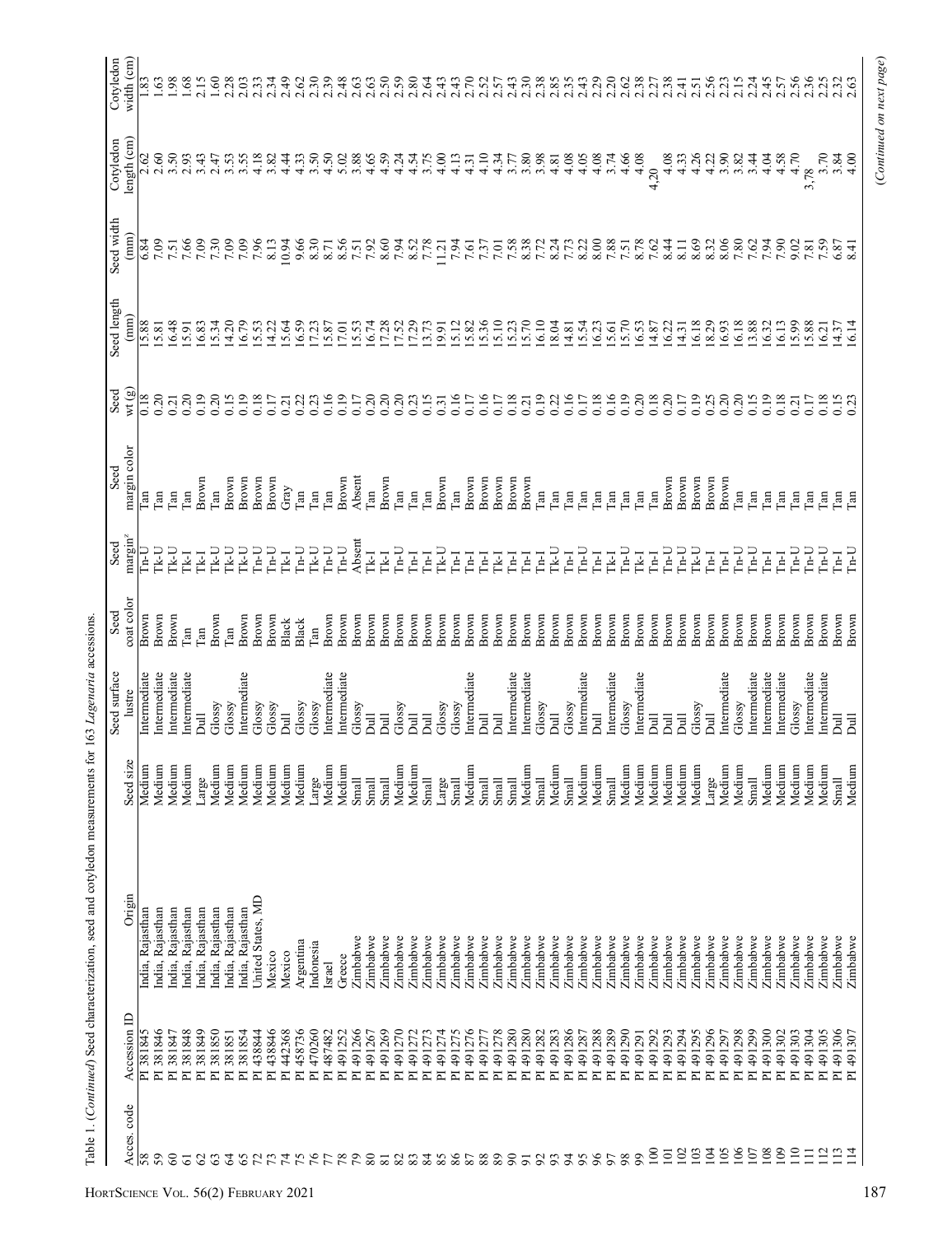|                 |                        |                      |                  | Seed surface         | Seed           | Seed                   | Seed               | Seed           | Seed length                      | Seed width    | Cotyledon    | Cotyledon        |
|-----------------|------------------------|----------------------|------------------|----------------------|----------------|------------------------|--------------------|----------------|----------------------------------|---------------|--------------|------------------|
| Acces.code      | Accession ID           | Origin               | Seed size        | lustre               | coat color     | margin <sup>2</sup>    | margin color       | wt(g)          | $(\text{mm})$                    | $(\text{mm})$ | length (cm)  | width (cm)       |
| $^{15}$         | PI 491308              | Zimbabwe             | S <sub>mal</sub> | Ē                    | Brown          | 口                      | Гan                | 0.18           | 14.34                            | 1.77          | 3.96         | 2.50             |
| $\frac{6}{16}$  | PI 491309              | Zimbabwe             | Medium           | Intermediate         | Brown          | Ē                      | Гan                | 0.17           | 15.83                            | 7.46          | 4.46         | 2.46             |
| $\overline{17}$ | PI 491311              | Zimbabwe             | Small            | $\overline{a}$       | Brown          | Ē                      | m,                 | 0.16           | 5.78                             | 7.21          | 3.80         |                  |
| 18              | PI 491312              | Zimbabwe             | Small            | $\bar{a}$            | Brown          | $\overline{a}$         | [an                | 0.17           | 5.34                             | 7.41          | 4.03         | 2.37             |
| $\frac{19}{2}$  | PI 491313              | Zimbabwe             | Medium           | Glossy               | Brown          | Ē                      | Lan                | 0.21           | 16.64                            | 9.80          | 3.57         | 2.27             |
| $\overline{20}$ | PI 491314              | Zimbabwe             | Medium           | Glossy               | Brown          | Ē                      | an,                | 0.20           | 16.48                            | 8.72          | 4.27         | 2.50             |
| $\overline{c}$  | PI 491315              | Zimbabwe             | Small            | Glossy               | Brown          | $U$ -d                 | an                 | 0.17           | 4.62                             | 7.69          | \$.85        | 2.35             |
| 22              | PI 491316              | Zimbabwe             | Small            | ntermediate          | Brown          | $\Gamma_{\rm n-U}$     | $\Gamma$ an        | 0.17           | 5.87                             | 7.90          | 4.14         | 2.40             |
| 23              | PI 491317              | Zimbabwe             | Small            | Glossy               | Brown          | $\ln$ U                | an                 | 0.17           | 14.37                            | 8.16          | 4.38         | 2.60             |
| $\overline{c}$  | PI 491318              | Zimbabwe             | Large            | Glossy               | Brown          | $L_{n}$                | an                 | 0.25           | 18.09                            | 9.67          | 4.65         | 2.68             |
| 25              | PI 491319              | Zimbabwe             | Medium           | $\overline{a}$       | Brown          | <b>Furl</b>            | an                 | 0.20           | 16.57                            | 9.04          | 4.61         | 2.56             |
| 26              | PI 491320              | Zimbabwe             | Medium           | $\overline{a}$       | Brown          | Absent                 | Absent             | 0.16           | 16.08                            | 7.62          | 2.80         | 2.15             |
| 27              | PI 491321              | Zimbabwe             | Medium           | $\overline{a}$       | Brown          | $In-U$                 | Can                | 0.20           | 16.28                            | 8.99          | 4.34         | 2.40             |
| 28              | PI 491322              | Zimbabwe             | Medium           | Glossy               | Brown          | $U$ -d                 | $\Gamma$ an        | 0.20           | 16.14                            | 8.64          | 4.18         | 2.30             |
| 29              | PI 491323              | Zimbabwe             | Medium           | Glossy               | Brown          | $U$ -d                 | <b>Can</b>         | 0.21           | 17.06                            | 0.6           | 4.07         | 2.23             |
| $\overline{30}$ | PI 491324              | Zimbabwe             | Medium           | ntermediate          | Brown          | $U$ -tr                | [an                | 0.21           | 16.53                            | 7.78          | 3.98         | 2.53             |
| $\overline{31}$ | PI 491325              | Zimbabwe             | Medium           | $\overline{a}$       | Brown          | $Tk-U$                 | Brown              | 0.21           | 16.97                            | 8.40          | 4.47         | 2.60             |
| $\overline{32}$ | PI 491326              | Zimbabwe             | Small            | Glossy               | Brown          | $In-I$                 | $\lim$             | 0.16           | 14.41                            | 8.58          | 3.94         | 2.54             |
| 33              | PI 491329              | Zimbabwe             | Medium           | Glossy               | Brown          | $Ln-U$                 | $\Gamma$ an        | 0.17           | 16.14                            | 8.38          | 4.10         | 2.40             |
| 34              | PI 491330              | Zimbabwe             | Medium           | ntermediate          | Brown          | $U$ -tr                | $\mathbf{m}$       | 0.20           | 7.33                             |               | 4.24         | 2.58             |
| 35              | PI 491331              | Zimbabwe             | Small            | $\overline{a}$       | Brown          | I <sub>rf</sub>        | an                 | 0.15           | 14.84                            | 7.57          | 3.70         | 2.40             |
| 36              | PI 491332              | Zimbabwe             | Small            | ntermediate          | Brown          | $Ln-J$                 | an                 | 0.18           | 5.07                             | 8.06          | 3.92         | 2.46             |
| 37              | PI 491333              | Zimbabwe             | Small            | $\overline{a}$       | Brown          | $\overline{H}$         | an                 | 0.19           | 15.49                            | 8.29          | 3.83         | 2.55<br>2.60     |
| 38              | PI 491335              | Zimbabwe             | Small            | Intermediate         | Brown          | L <sub>n-</sub> I      | m,                 | 0.17           | 5.26                             | 7.61          | 4.23         |                  |
| 39              | PI 491336              | Zimbabwe             | Small            | $\overline{a}$       | Brown          | $\overline{H}$         | an                 | 0.15           |                                  | 7.28          | 4.08         | 2.46             |
| $\frac{40}{5}$  | PI 491337              | Zimbabwe             | Large            | $\overline{a}$       | Brown          | <b>Tk-I</b>            | an                 | 0.25           |                                  | 8.81          | 4.87         | 2.82             |
| ਚ               | PI 491339              | Zimbabwe             | Large            | $\bar{a}$            | Brown          | 굳                      | $\Gamma$ an        | 0.18           | 15.59<br>19.50<br>17.50<br>17.56 | 7.06          | 4.20         | 2.45             |
| 4               | PI 491343              | Zimbabwe             | Medium           | Glossy               | Brown          | U-a                    | $\mathbb{R}$       | 0.19           |                                  | 8.61          | 4.67         | 3.00             |
| 43              | PI 491346              | Zimbabwe             | Large            | ntermediate          | Brown          | $\rm In\hbox{-}U$      | Brown              | 0.22           |                                  | 8.81          | 4.20         | 2.32             |
| $\frac{45}{5}$  | PI 491348              | Zimbabwe             | Medium           | ntermediate          | Brown          | I <sub>rf</sub>        | Can                | 0.15           | 5.12                             | 8.13          | 4.27         | 2.63             |
| $\frac{6}{4}$   | PI 491349              | Zimbabwe             | Medium           | Glossy               | Brown          | $\Gamma$               | <b>Can</b>         | 0.17           | 15.89                            | 8.43          | 4.46         | 2.63             |
| 47              | PI 491350              | Zimbabwe             | Medium           | Intermediate         | Brown          | $Ln-U$                 | <b>Can</b>         | 0.19           | $16.60$<br>$15.81$               | 8.36          | 4.40         | 2.44             |
| $\frac{8}{3}$   | PI 491351              | Zimbabwe             | Medium           | ntermediate          | Brown          | $In-I$                 | $\tan$             | 0.16           |                                  | 7.23          | 4.17         | 2.53             |
| $\frac{4}{9}$   | PI 491352              | Zimbabwe             | Medium           | ntermediate          | Brown          | $\ln U$                | $\Gamma$ an        | 0.20           | 16.53                            | 9.07<br>7.93  | 4.47<br>4.33 | $2.54$<br>$2.74$ |
| 50              | PI 491353              | Zimbabwe             | Medium           | $\overline{a}$       | Brown          | <b>I<sub>K-I</sub></b> | Brown              | 0.17           | 14.78                            |               |              |                  |
| $\overline{51}$ | PI 491354              | Zimbabwe             | Medium           | <b>Jud</b>           | Brown          | $L_{n}$                | $\Gamma$ an        | 0.17           | 5.90                             | 8.04          | 3.80         | 2.45             |
| 53<br>52        | PI 491355<br>PI 491356 | Zimbabwe             | Small            | Intermediate         | Brown          | $\overline{H}$         | $\tan$             | 0.20<br>0.16   | 4.37                             | 7.59          | 4.12         | 2.48             |
| $\overline{54}$ | PI 491357              | Zimbabwe<br>Zimbabwe | Medium<br>Small  | Intermediate<br>Dull | Brown<br>Brown | I<br>$I_{\rm el}$      | $\Gamma$ an<br>Can | 0.16           | 15.47                            | 7.54          | 4.30<br>3.73 | 2.85<br>2.28     |
| 55              | PI 491358              | Zimbabwe             | Medium           | Glossy               | Brown          | $L_{n}$                | $\tan$             | 0.18           | 16.76                            | 8.07          |              | 2.44             |
| 56              | PI 491358              | Zimbabwe             | Medium           | ntermediate          | Brown          | $\overline{H}$         | an                 | 0.17           | 5.74                             | 8.66          | 4.39         | 2.42             |
| 57              | PI 491360              | Zimbabwe             | Medium           | $\overline{a}$       | Brown          | <b>U-u</b>             | $\tan$             | 0.15           | 5.13                             | 7.47          | 4.24         | 2.50             |
| <b>SS</b>       | PI 491361              | Zimbabwe             | Medium           | Intermediate         | Brown          | $L_{n}$                | <b>Can</b>         | 0.22           |                                  | 8.50          | 4.54         | 2.56             |
| 60              | PI 491363              | Zimbabwe             | Medium           | Dull                 | Brown          | <b>I<sub>K</sub></b>   | Brown              | 0.19           | $17.53$<br>15.70                 | 8.48          | 4.36         | 2.50             |
| $\overline{6}$  | PI 491365              | Zimbabwe             | Medium           | Glossy               | Brown          | $U$ -d                 | $\Gamma$ an        | 0.18           | 6.02                             | 7.74          | 4.33         | 2.63             |
| $\mathcal{S}$   | PI 491366              | Zimbabwe             | Medium           | Glossy               | Brown          | $L_{1}$                | $\Gamma$ an        | 0.20           | 6.08                             | 7.61          | 4.74         | 2.58             |
| 63              | PI 491367              | Zimbabwe             | Medium           | Glossy               | Brown          | $In-U$                 | Can                | 0.20           | 17.06                            | 8.39          | 4.40         | 2.64             |
| $\mathcal{L}$   | PI 494865              | Zambia               | Small            | Intermediate         | Brown          | Absent                 | Absent             | 0.15           | 3.70                             | 7.43          | 3.98         | 2.36             |
| 65              | PI 500808              | Zambia               | Small            | Intermediate         | Brown          | Absent                 | Absent             | 0.12           | 3.98                             | 5.86<br>6.76  | 3.83         | 2.20             |
| 66              | PI 500820              | Zambia               | Small            | <b>Dull</b>          | Brown          | 굴                      | $\tan$             | $\overline{0}$ | 3.17                             |               | 3.84         | 2.28             |
| $\overline{67}$ | PI 500828              | Zambia               | Small            | Glossy               | Brown          | <b>Fall</b>            | $\Gamma$ an        | 0.16           | 4.23                             | 7.89          | 4.18         | 2.47             |

Table 1. (Continued) Seed characterization, seed and cotyledon measurements for 163 Lagenaria accessions. Table 1. (Continued) Seed characterization, seed and cotyledon measurements for 163 Lagenaria accessions.

(Continued on next page)

(Continued on next page)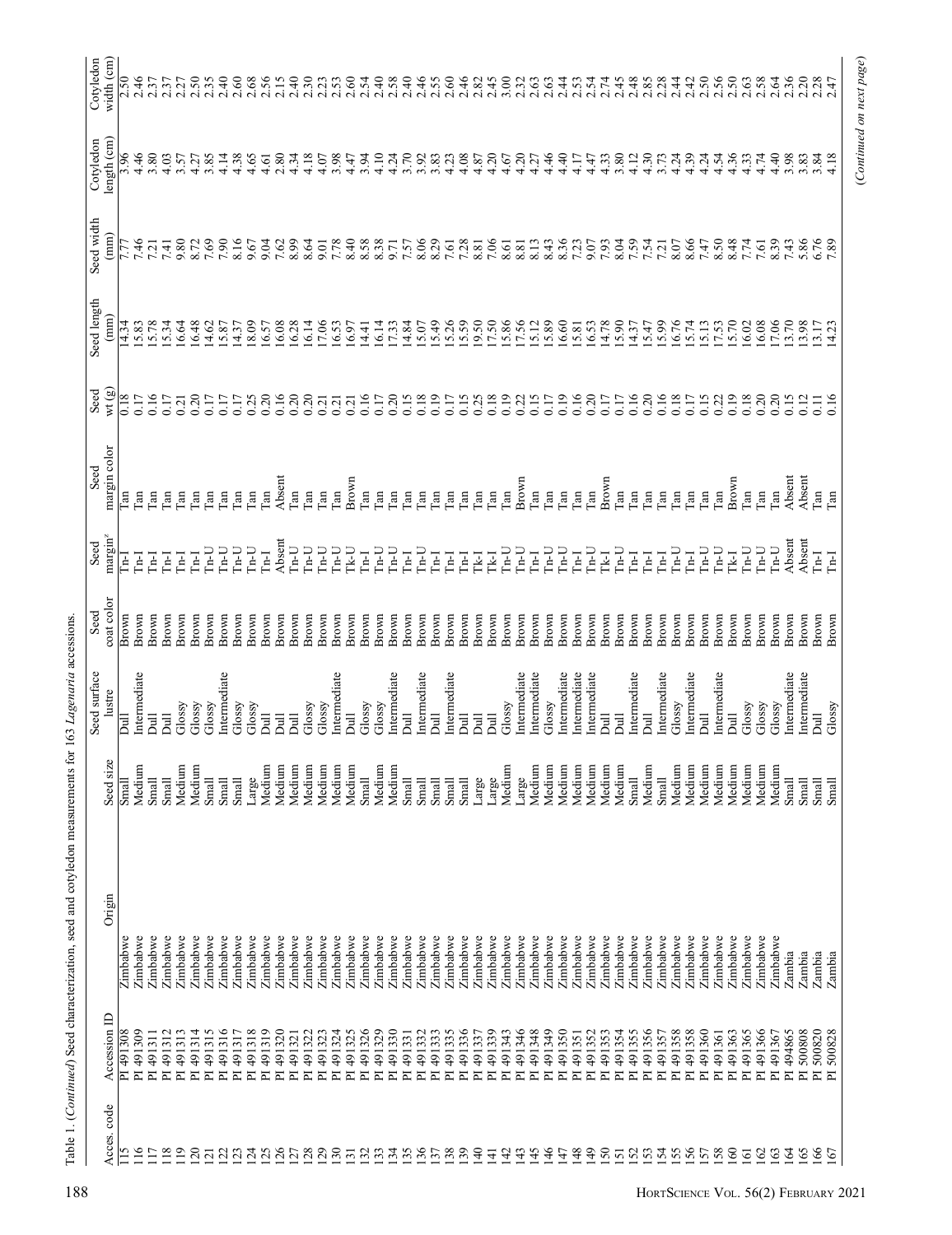|                                                                                            |              |                                                                                                                |                          | seed surface                                                                               | Seed                                                            |                                                                                                                                                                                                     |                                                                                                   |                                                                                                                                                                                                                                                                                                                                                                                      | eed length                                                                                                            | eed width | Cotyledor |  |
|--------------------------------------------------------------------------------------------|--------------|----------------------------------------------------------------------------------------------------------------|--------------------------|--------------------------------------------------------------------------------------------|-----------------------------------------------------------------|-----------------------------------------------------------------------------------------------------------------------------------------------------------------------------------------------------|---------------------------------------------------------------------------------------------------|--------------------------------------------------------------------------------------------------------------------------------------------------------------------------------------------------------------------------------------------------------------------------------------------------------------------------------------------------------------------------------------|-----------------------------------------------------------------------------------------------------------------------|-----------|-----------|--|
| Acces.code                                                                                 | Accession ID | Origin                                                                                                         | Seed siz                 | lustre                                                                                     | oat color                                                       | s<br>sement de la de la de la de la de la de la de la de la de la de la de la de la<br>sement de la de la de la de la de la de la de la de la de la de la de la de la de la de la de la de la de la | Seed<br>margin color                                                                              | $\begin{array}{l} \texttt{3.60} \\ \texttt{3.61} \\ \texttt{4.62} \\ \texttt{5.63} \\ \texttt{6.63} \\ \texttt{7.63} \\ \texttt{8.63} \\ \texttt{9.63} \\ \texttt{10.63} \\ \texttt{11.63} \\ \texttt{12.63} \\ \texttt{13.63} \\ \texttt{13.63} \\ \texttt{13.63} \\ \texttt{13.63} \\ \texttt{13.63} \\ \texttt{13.63} \\ \texttt{13.63} \\ \texttt{13.63} \\ \texttt{13.63} \\ \$ | (mm)                                                                                                                  | (mm)      | ength (cm |  |
|                                                                                            | PI 534552    | Syria                                                                                                          | Large                    | ntermediate                                                                                |                                                                 |                                                                                                                                                                                                     |                                                                                                   |                                                                                                                                                                                                                                                                                                                                                                                      |                                                                                                                       |           |           |  |
|                                                                                            | PI 534556    |                                                                                                                |                          | Intermediate                                                                               |                                                                 |                                                                                                                                                                                                     |                                                                                                   |                                                                                                                                                                                                                                                                                                                                                                                      |                                                                                                                       |           |           |  |
|                                                                                            | PI 636137    | syria<br>ndia, Karnataka                                                                                       | Large<br>Large<br>Medium |                                                                                            |                                                                 |                                                                                                                                                                                                     |                                                                                                   |                                                                                                                                                                                                                                                                                                                                                                                      |                                                                                                                       |           |           |  |
|                                                                                            | PI 639723    | Jnknown                                                                                                        |                          |                                                                                            |                                                                 |                                                                                                                                                                                                     |                                                                                                   |                                                                                                                                                                                                                                                                                                                                                                                      |                                                                                                                       |           |           |  |
|                                                                                            | 1641946      | ndia                                                                                                           | Medium                   | Dull<br>Intermediate<br>Glossy<br>Glossy<br>Glossy<br>Glossy<br>Glossy<br>Glossy<br>Glossy |                                                                 |                                                                                                                                                                                                     |                                                                                                   |                                                                                                                                                                                                                                                                                                                                                                                      |                                                                                                                       |           |           |  |
|                                                                                            | PI 642045    | Jnited States, GA                                                                                              |                          |                                                                                            |                                                                 |                                                                                                                                                                                                     |                                                                                                   |                                                                                                                                                                                                                                                                                                                                                                                      |                                                                                                                       |           |           |  |
|                                                                                            | PI 658555    | ndia                                                                                                           | Large<br>Medium          |                                                                                            |                                                                 |                                                                                                                                                                                                     |                                                                                                   |                                                                                                                                                                                                                                                                                                                                                                                      |                                                                                                                       |           |           |  |
|                                                                                            | PI 666109    |                                                                                                                | Small                    |                                                                                            |                                                                 |                                                                                                                                                                                                     |                                                                                                   |                                                                                                                                                                                                                                                                                                                                                                                      |                                                                                                                       |           |           |  |
|                                                                                            | PI 675112    |                                                                                                                | Large                    |                                                                                            |                                                                 |                                                                                                                                                                                                     |                                                                                                   |                                                                                                                                                                                                                                                                                                                                                                                      |                                                                                                                       |           |           |  |
| 61                                                                                         | PI 668365    |                                                                                                                | Medium                   |                                                                                            |                                                                 |                                                                                                                                                                                                     |                                                                                                   |                                                                                                                                                                                                                                                                                                                                                                                      |                                                                                                                       |           |           |  |
| 180                                                                                        | PI 668366    | Syria<br>United States, CA<br>Spain<br>Spain                                                                   | Medium                   |                                                                                            | Tan<br>Tan Hown<br>Tan Hown<br>Brown<br>Brown<br>Brown<br>Brown |                                                                                                                                                                                                     | Fia a a a a a a a a<br>Fia a a a a a a a a a a<br>Babasa a a a a a a a a<br>Fia a a a a a a a a a |                                                                                                                                                                                                                                                                                                                                                                                      | <br>  1941 - 1951 - 1961 - 1962 - 1963<br>  1961 - 1962 - 1963 - 1963 - 1964 - 1965 - 1970 - 1970 - 1983 - 1984 - 198 |           |           |  |
|                                                                                            |              |                                                                                                                |                          |                                                                                            |                                                                 |                                                                                                                                                                                                     |                                                                                                   |                                                                                                                                                                                                                                                                                                                                                                                      |                                                                                                                       |           |           |  |
| $\begin{array}{l} F \ \text{ratio} \\ \text{Prob} \gamma \\ \text{LSD}_{0.05} \end{array}$ |              |                                                                                                                |                          |                                                                                            |                                                                 |                                                                                                                                                                                                     |                                                                                                   |                                                                                                                                                                                                                                                                                                                                                                                      |                                                                                                                       |           |           |  |
|                                                                                            |              |                                                                                                                |                          |                                                                                            |                                                                 |                                                                                                                                                                                                     |                                                                                                   |                                                                                                                                                                                                                                                                                                                                                                                      |                                                                                                                       |           |           |  |
| Min                                                                                        |              |                                                                                                                |                          |                                                                                            |                                                                 |                                                                                                                                                                                                     |                                                                                                   |                                                                                                                                                                                                                                                                                                                                                                                      |                                                                                                                       |           |           |  |
| Max                                                                                        |              |                                                                                                                |                          |                                                                                            |                                                                 |                                                                                                                                                                                                     |                                                                                                   |                                                                                                                                                                                                                                                                                                                                                                                      |                                                                                                                       |           |           |  |
| Mean                                                                                       |              |                                                                                                                |                          |                                                                                            |                                                                 |                                                                                                                                                                                                     |                                                                                                   |                                                                                                                                                                                                                                                                                                                                                                                      |                                                                                                                       |           |           |  |
|                                                                                            |              | ${}^pTn-U$ = Thin and Uniform; Tn-I = Thin and Irregular; Tk-U = Thick and Uniform; Tk-I = Thick and Irregular |                          |                                                                                            |                                                                 |                                                                                                                                                                                                     |                                                                                                   |                                                                                                                                                                                                                                                                                                                                                                                      |                                                                                                                       |           |           |  |

traits: seed weight, seed length, and seed width. Seed dimensions (seed length and width) and seed weight were determined with 10 replications. Seed length and width were measured using a digital caliper, while seed weight was measured using a digital scale. Single-seed weight was determined with 0.01 precision balance.

Seeds of 163 bottle gourd accessions were sown in 48-cell flats filled with a mixture of sand and peat in a 1:1 ratio. The flats were placed in a 37-m <sup>2</sup> environmentally controlled greenhouse at the North Carolina State University Phytotron after sowing. The greenhouse was set to maintain the air temperature at  $26/22 \pm 3.0$  °C (day/night), 400 ppm CO<sub>2</sub>, 50% relative humidity, and a 14-h photoperiod that was supplemented using sixteen 1000-W metal halide lamps. Plants were watered twice daily: in the morning, with a standard phytotron nutrient solution (Thomas et al., 2005), and in the afternoon, with reverse osmosis water. Seedlings were kept in the greenhouse until the first true leaf stage. Cotyledon length and width of nine plants per treatment combination were measured with a ruler at the stage where the cotyledons were parallel to the ground.

The experiment was a randomized complete block design with nine replications of nine plants each. Data were subjected to analysis of variance (ANOVA) to investigate the differences among accessions. TABU-LATE and ANOVA procedures of SAS v9.0 statistical software package were used. Mean separations of accessions were tested using Fisher's protected least significant difference at  $\alpha$  = 0.05. Also, the correlation coefficients between all investigated variables, and regressions between significantly related variables, were calculated.

## Results

High variation was observed in all the seed characteristics. Seed size was small in 34 (21%) accessions, medium in 87 (53%), and large in 42 (26%) accessions. Seed surface lustre was observed as dull in 44 (27%) accessions and glossy in 55 (34%) accessions. Sixty-four (39%) accessions were classified intermediate for this character. Most of the accessions (145 accessions; 89%) had brown or tan (16 accessions; 10%) seedcoat color. Black seedcoat color was determined in only two (1%) accessions. While no seed margin was found in only four of 163 accessions, seed margin was observed in the other 159 accessions (57 accessions had thin and uniform seed margin, 43 accessions had thin and irregular, 37 accessions had thick and uniform, and 22 accessions had thick and irregular). Most of the seed margin color was tan (105 accessions; 64%) and brown (52 accessions; 32%). Seed margin color was gray in two (1%) accessions, and absent in four (3%) accessions without a seed margin. Other colors were not observed (Table 1).

Highly significant  $(P > 0.0001)$  differences were observed among the accessions for all measured seed and cotyledon

Table 1. (Continued) Seed characterization, seed and cotyledon measurements for 163 Lagenaria accessions

Continued) Seed characterization, seed and cotyledon measurements for 163 Lagenaria accessions.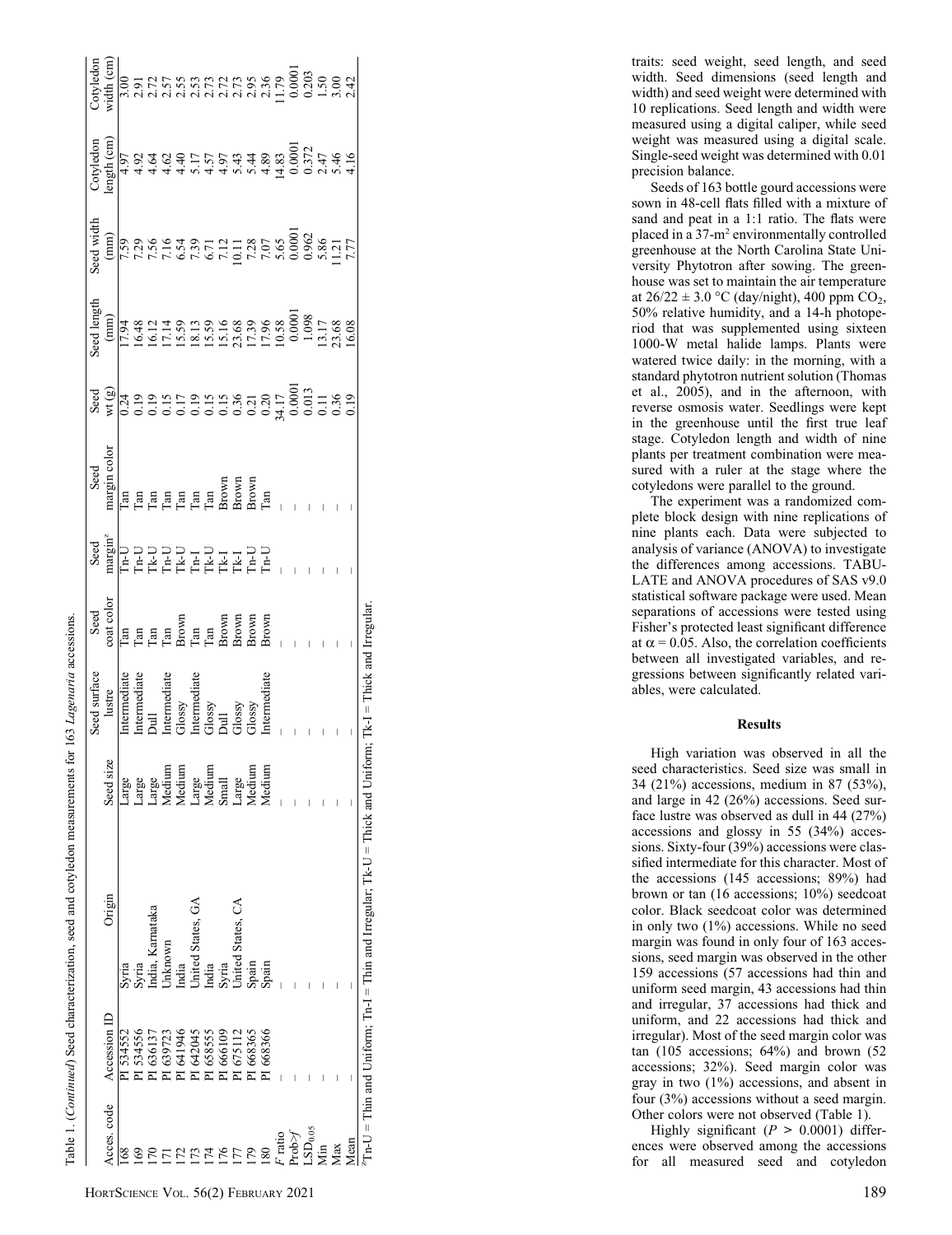Table 2. Correlation analysis in Lagenaria seed weight, length, width and cotyledons length and width.

|                       | Seed wt $(g)$ | Seed length (mm) | Seed width (mm) | Cotyledon length (cm) | Cotyledon width (cm) |
|-----------------------|---------------|------------------|-----------------|-----------------------|----------------------|
| Seed weight $(g)$     | .000          | 0.509            | 0.343           | 0.148                 | 0.100                |
| Seed length (mm)      |               | 000.1            | 0.259           | 0.213                 | 0.095                |
| Seed width (mm)       |               |                  | 1.000           | 0.119                 | 0.137                |
| Cotyledon length (cm) |               |                  |                 | 1.000                 | 0.740                |
| Cotyledon width (cm)  |               |                  |                 |                       | 000.1                |



Fig. 1. Correlation diagrams in 163 Lagenaria accessions.



Fig. 2. Regression analysis between seed weight–seed length and cotyledon length–cotyledon width.

characteristics (Table 1). Seed weight ranged from 0.11 g to 0.36 g. The heaviest seeds were in PI 675112, PI 491274, and PI 491296; accessions with the lowest seed weight were in PI 500820, PI 368638, and PI 368639. In terms of seed length, the average value of 163 accessions was 16.08 mm, the maximum value was 23.68 mm, and the minimum value was 13.17 mm.

Accessions showed variations in seed length in a similar way to seed weight. The accessions with the longest seed length were PI 675112, PI 491274, and PI 491337, and the accessions with the shortest seed length were PI 500820, Grif 970, and PI 494865. For seed width, the average of 163 accessions was 7.77 mm, the maximum was 11.21 mm, and the minimum was 5.86 mm.



Fig. 3. Variation in seed morphology of USDA Lagenaria seed accessions.

The accessions with the largest cotyledon width were PI 491274, PI 442368, and PI 675112, and the accessions with the narrowest cotyledon widths were PI 500808, Grif 970, and PI 381830.

Cotyledon measurements after seed sowing for the accessions were also found to be statistically different. The longest cotyledons were in PI 368640, PI 668365, and PI 675112 accessions, while the shortest cotyledon accessions were in PI 381850, PI 381846, and PI 381845. Similarly, the accessions with the widest cotyledons were PI 534552, PI 491343, and PI 668365, while the narrowest were PI 381831, PI 381850, and PI 381846. The average cotyledon length for the 163 accessions was 4.16 cm, and cotyledon width was 2.42 cm. Cotyledon length varied from 2.47 cm to 5.46 cm, and cotyledon width varied from 1.50 to 3.00 cm.

The highest correlation value (74.0%) was determined between cotyledon length and width (Table 2). The correlation between seed weight and seed length was also highly significant (50.9%). The correlation between seed weight and seed width was 0.343, and the correlation between seed length and seed width was 0.259. The correlation value between seed length and cotyledon length was 0.213. Correlation values calculated among other parameters were below 20%; the smallest correlation was between seed length and cotyledon width. Correlations for all pairs of traits are shown in Fig. 1.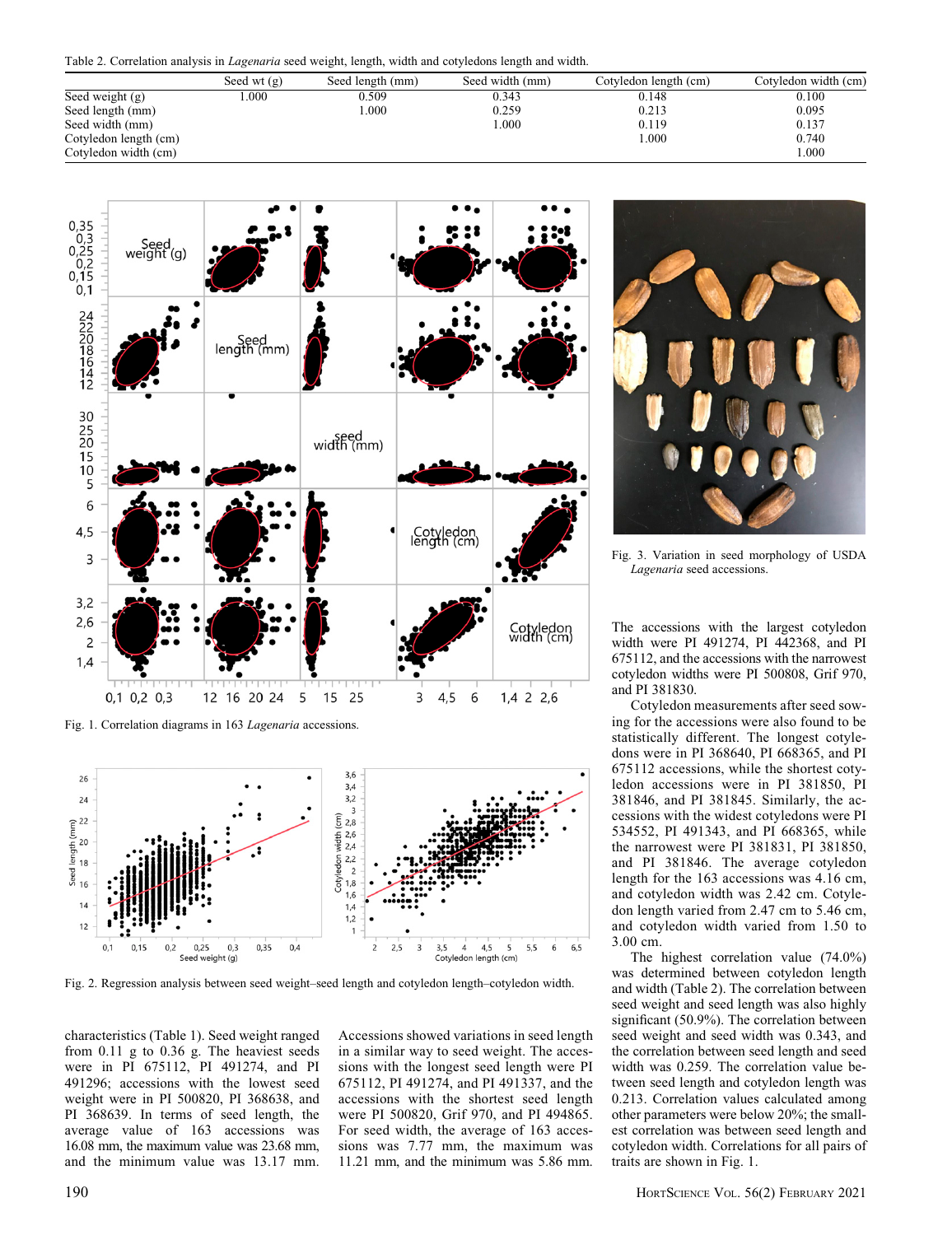

Fig. 4. The longest seeded Lagenaria accessions: 177 (PI 675112; 23.68 mm), 85 (PI 491274; 19.91 mm), 140 (PI 491337; 19.50 mm), 5 (PI 181913; 18.41 mm), and 30 (PI 358052; 18.34 mm).



Fig. 5. The shortest seeded Lagenaria accessions: 166 (PI 500820; 13.17 mm), 1 (Grif 970; 13.64 mm), 164 (PI 494865; 13.70 mm), 84 (PI 491273; 13.73 mm), and 107 (PI 491299; 13.88 mm).

Regression analysis between important traits are shown in Fig. 2. The relationship between seed weight and seed length was found to be fully linear. In other words, accessions with heavier seed weight in all accessions had longer seeds. The cotyledon length and cotyledon width also showed a linear distribution, and all accessions were centered around this line. Seed diversity of USDA Lagenaria accessions is shown in Fig. 3, the accessions with the longest seed are presented in Fig. 4, while the shortest seeded accessions are presented in Fig. 5.

#### Discussion

Morphological characterization has been used by many scientists as a method of distinguishing differences among plant genetic resources (Solmaz et al., 2007). Seed characteristics are also important for characterization and identification of plants. In this study, which was carried out in 163 bottle gourd accessions of USDA (one of the important gene banks in the world), significant differences were found in terms of seed traits. A study on South African Lagenaria germplasm on seed size, seed color, and seed margin (Buthelezi et al., 2019), and another study on Turkish germplasm on seed size, seed margin, and seed margin color (Yetişir et al., 2008) showed that *Lagenaria* had significant diversity in terms of seed characteristics.

Pradhan et al. (2013) reported various physical properties of bottle gourd seeds. Their results revealed that the average length, width, and thickness of seeds were 14.84, 7.44, and 3.34 mm, respectively. Buthelezi et al. (2019) collected a total of 12 landraces from the northern KwaZulu-Natal region of South Africa and determined seed length to be 14.0 to 23.0 mm, seed width 4.0 to 14.9 mm, and seed weight to be 0.12 to  $0.22$  g. Yetisir and Aydin  $(2019)$  reported the weight of 100 seeds to be 3.7 to 28.06 g, seed length to be 0.7 to 2.18 cm, and seed width to be 0.44 to 1.03 cm of 22 collected germplasms from different locations of Turkey. According to our research results, seed length ranged from 13.17 to 23.68 mm, seed width ranged from 5.86 to 11.21 mm, seed weight ranged from 0.11 to 0.36 mm parallel with the results reported by those researchers. Seed size is considered one of the important seed morphology character in Lagenaria and other crops (Chimonyo and Modi, 2013; Kabalci and Sari, 2020; Solmaz and Sari, 2009; Yetişir et al., 2008). Morimoto et al.  $(2005)$  and Yetisir et al.  $(2008)$ were found to have significant variation and diversity in terms of the seed traits of bottle gourd landraces. Chimonyo and Modi (2013) found significant variation in their morphological examinations of bottle gourds collected from South Africa and Zimbabwe. Yetisir et al. (2005) collected a total of 182 Lagenaria genetic resources from Turkey, and Mashilo et al. (2016) collected a total of 36 landraces from South Africa and reported large seed and cotyledon size variation, depending on accession. In a study where Sharma et al. (2016) compared trailing and traditional growing methods, they found that single-seed weight was 0.16 g in the trailing method and 0.15 g in the traditional method. In our study, the seed weights ranged from 0.11 to 0.36 g, probably because we evaluated 163 Lagenaria accessions in our study, and Sharma et al. (2016) used just one cultivar, Pusa Naveen.

Some think that large seeds will be longer and the seedlings developed from those seeds will have larger cotyledons, but no relationship has been reported in the literature regarding the degree of relationship. In a study conducted on 'Galia'-type melon (Yetişir et al., 2004), this relationship was clearly revealed, and significant correlation was found between cotyledon and fruit shape. In our study, the most highly correlated traits were seed weight with seed length  $(r = 0.51)$ , and cotyledon length with cotyledon width  $(r = 0.74)$ .

#### Conclusions

As a result of this research, quantitative measurements were made on seeds of Lagenaria spp. from the USDA germplasm collection, and seed sizes were determined. Bottle gourd accessions from four continents showed significant variation for seed biodiversity. In future studies, it may be useful to determine the relationship among traits involving seeds, cotyledons, leaves, and fruit in field and greenhouse conditions. In addition, relationships could be checked with resistance to diseases and pests.

#### Literature Cited

- Achigan-Dako, E.G., R. Fagbemissi, H.T. Avohou, R.S. Vodouhe, O. Coulibaly, and A. Ahanchede. 2008. Importance and practices of Egusi crops (Citrullus lanatus (Thunb.) Matsum. & Nakai, Cucumeropsis mannii Naudin and Lagenaria siceraria (Molina) Standl. cv. 'Aklamkpa') in sociolinguistic areas in Benin. Biotechnol. Agron. Soc. Environ. 12:393–403.
- Ashita, E. 1927. Grafting of watermelons (in Japanese). Korea (Chosun) Agr. Newsl. 1–9.
- Achu, M.B., E. Fokou, C. Tchiegang, M. Fotso, and F.M. Tchouanguep. 2005. Nutritive value of some Cucurbitaceae oilseeds from different regions in Cameroon. Afr. J. Biotechnol. 4:1329–1334.
- Bioversity International for Cucurbitaceae. 2007. Guidelines for the development of crop descriptor lists. Bioversity Technical Bulletin Series. Bioversity International, Rome, Italy.
- Buthelezi, L.G., S. Mavengahama, and N.R. Ntuli. 2019. Morphological variation and heritability studies of Lagenaria siceraria landraces from northern KwaZulu-Natal, South Africa. Biodiversitas 20(3):922–930, doi: 10.13057/biodiv/ d200342.
- Chimonyo, G.P. and A.T. Modi. 2013. Seed performance of selected bottle gourd (Lagenaria siceraria (Molina) Standl.). Amer. J. Expt. Agr. 3(4):740–766, doi: 10.9734/ajea/2013/4114.
- Clarke, A.C., M.K. Burtenshaw, P.A. McLenachan, D.L. Erickson, and D. Penny. 2006. Reconstructing the origins and dispersal of the Polynesian bottle gourd (Lagenaria siceraria). Mol. Biol. Evol. 23:893–900.
- Given, D.R. 1987. What the conservationist requires of ex situ collections, p.103–116. In: D. Branwell, O. Hamann, V. Heywood, and H. Synge (eds.). Botanic gardens and the world conservation strategy. Academic Press, London.
- Harika, M., V.D. Gasti, T. Shantappa, R. Mulge, A.M. Shirol, A.B. Mastiholdi, and M.S. Kulkarni. 2012. Evaluation of bottle gourd genotypes [Lagenaria siceraria (Mol.) Standl.] for various horticultural characters. Karnataka J. Agr. Sci. 25:241–244.
- Kabalci, B.B. and N. Sari. 2020. Morphological characterization, plant growth, yield and pod properties of some winged bean [Psophocarpus tetragonolobus] genotypes. Acta Hort. (eds.: N. Sari et al.). 1282:363–370. doi: 10.17660/ ActaHortic.2020.1282.54.
- Koffi, K.K., G.K. Anzara, M. Malice, Y. Dje, P. Bertin, J.P. Baudoin, and I.A. Zoro Bi. 2009. Morphological and allozyme variation in a collection of Lagenaria siceraria (Molina) Standl. from Côte d'Ivoire. Biotechnol. Agron. Soc. Environ. 13:257–270.
- Lee, J.M. 1994. Cultivation of grafted vegetables I: Current status, grafting methods and benefits. HortScience 29:235–239.
- Levi, A., J. Thies, K.S. Ling, A.M. Simmons, C. Kousik, and R. Hassell. 2009. Genetic diversity among Lagenaria siceraria accessions containing resistance to root-knot nematodes,